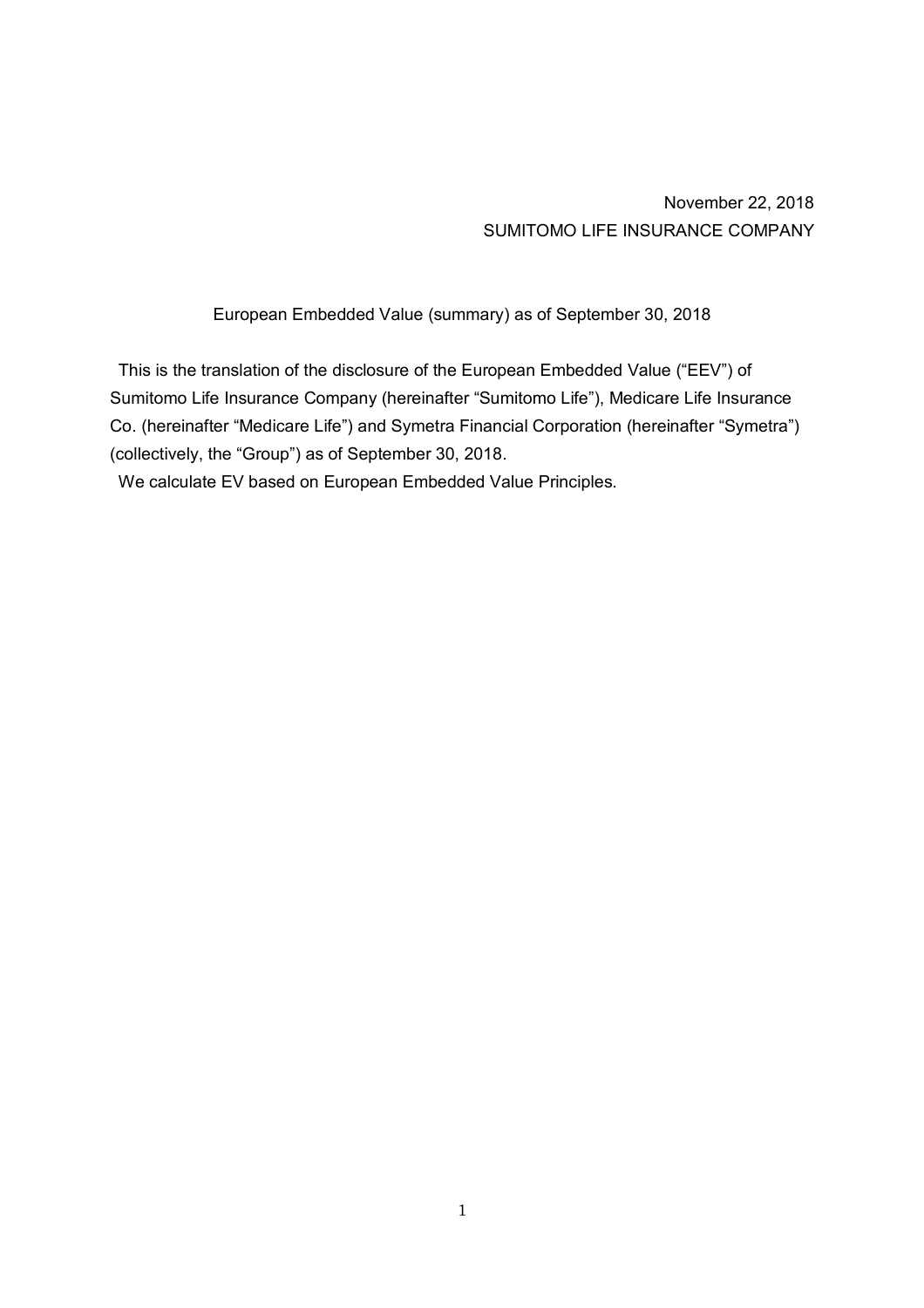### 1. EEV Results of the Group

|     |                            |                   |                       | (Billions of yen)      |
|-----|----------------------------|-------------------|-----------------------|------------------------|
|     |                            | March 31,<br>2018 | September 30,<br>2018 | Increase<br>(Decrease) |
| EEV |                            | 3,778.9           | 4,080.2               | 301.3                  |
|     | Adjusted net worth         | 3,786.3           | 3,688.8               | (97.5)                 |
|     | Value of in-force business | (7.4)             | 391.4                 | 398.8                  |

|                       | September 30,<br>2017 | Six months ended Six months ended<br>September 30,<br>2018 | Increase<br>(Decrease) | Year ended<br>  March 31, 2018 |
|-----------------------|-----------------------|------------------------------------------------------------|------------------------|--------------------------------|
| Value of new business | 73.9                  | 87.7                                                       | 13.7                   | 153.3 l                        |

- (Note1) The Group EEV is calculated as follows: Sumitomo Life's EEV plus Medicare Life's EEV and Symetra's EEV less Sumitomo Life's carrying amount of equity of Medicare Life and Symetra. In addition, The Group EEV as of March 31, 2018 includes an adjustment for shareholder dividends Symetra paid to Sumitomo Life in March 2018.
- (Note2) Sumitomo Life's carrying amount of Medicare Life's equity was ¥80.0 billion as of March 31, 2018 and as of September 30, 2018. Sumitomo Life's carrying amount of Symetra's equity was ¥466.5 billion as of March 31, 2018 and as of September 30, 2018.
- (Note3) The Group EEV as of March 31, 2018 and as of September 30, 2018 includes Symetra's EEV as of December 31, 2017 and as of June 30, 2018, respectively, in accordance with Symetra's closing date for the Group's consolidated financial statements.
- (Note4) The Group's value of new business for the six months ended September 30, 2017 includes Symetra's value of new business for the six months ended June 30, 2017. The Group's value of new business for the year ended March 31, 2018 includes Symetra's value of new business for the year ended December 31, 2017. The Group's value of new business for the six months ended September 30, 2018 includes Symetra's value of new business for the six months ended June 30, 2018.

(Reference 1)

As life insurance products are long term liabilities, Sumitomo Life is investing primarily in yen-denominated interest-bearing assets such as long-term bonds and loans in our ALM strategy.

When interest rates reduce, value of in-force business is decreased reflecting lower expected future prospects of investment return. On the other hand, adjusted net worth is increased by unrealized gains on assets.

The sum of unrealized gains and value of in-force business represents expected future profits from in-force business.

Breakdown of the Group EEV based on this idea is as follows.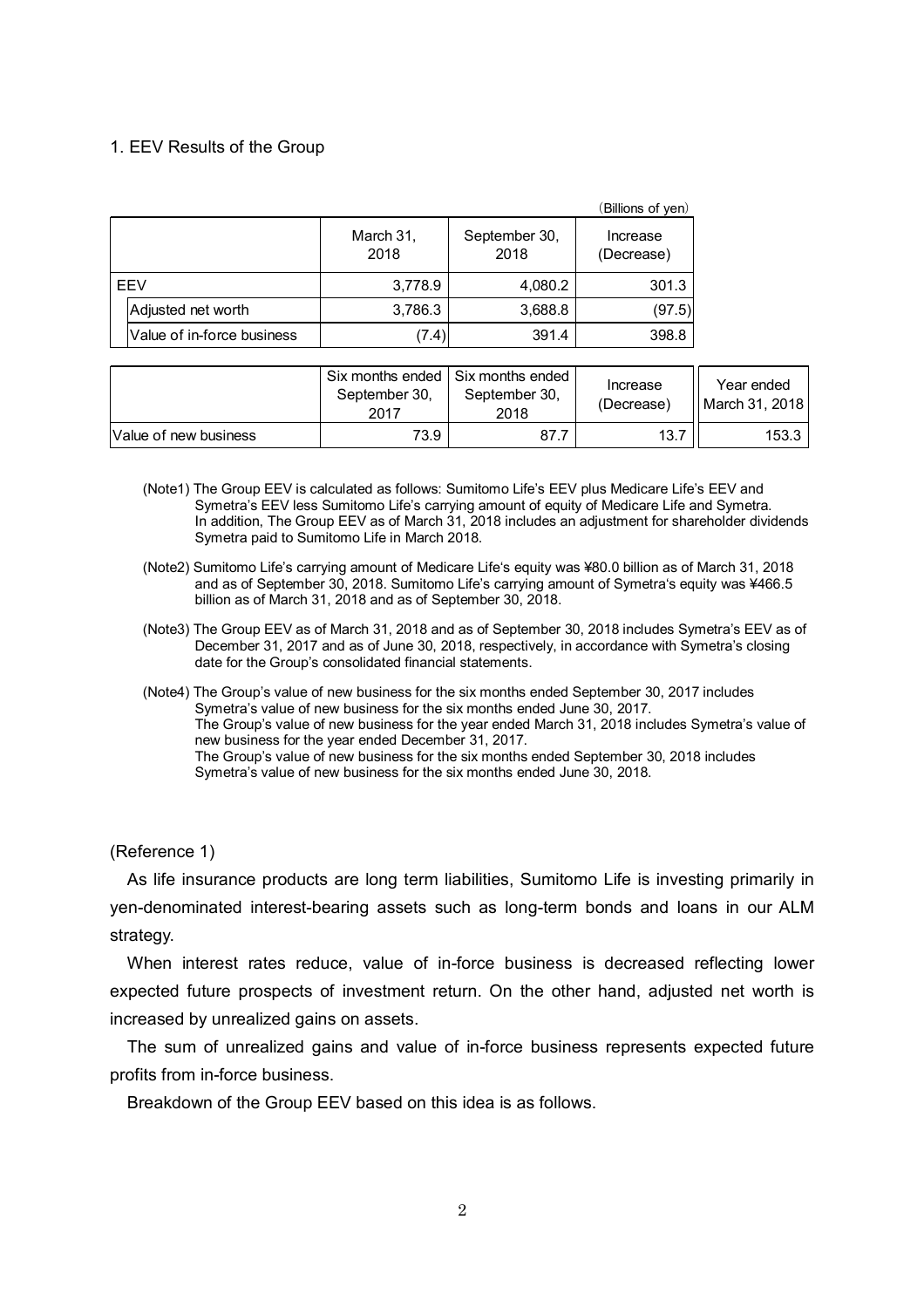|                                                                                                                           |                   |                       | (Billions of yen)      |
|---------------------------------------------------------------------------------------------------------------------------|-------------------|-----------------------|------------------------|
|                                                                                                                           | March 31,<br>2018 | September 30,<br>2018 | Increase<br>(Decrease) |
| EEV                                                                                                                       | 3.778.9           | 4.080.2               | 301.3                  |
| Total net asset on the balance sheet<br>+Retained earnings in liabilities $(Note1)$                                       | 1.199.2           | 1.240.5               | 41.3                   |
| Value of in-force business<br>+Unrealized gains (losses) on Yen-denominated<br>interest-bearing assets and others (Note2) | 1,716.7           | 1.820.8               | 104.1                  |
| Unrealized gains (losses) of assets other than<br>Yen-denominated interest-bearing assets and others (Note3)              | 862.9             | 1.018.8               | 155.8                  |

- (Note1) The sum of the total net assets on balance sheet, the retained earnings in liabilities (after tax) of the Group, consolidation adjustment regarding Medicare Life and Symetra and deferred tax assets of Symetra is reported.
- (Note2) The sum of value of in-force business of the Group and unrealized gains (losses) on yendenominated interest-bearing assets and others (after tax) of Sumitomo Life and Medicare Life is reported. Yen-denominated interest-bearing assets and others (after tax) include yen-denominated bonds, loans and hedged foreign bonds corresponding to yen-denominated insurance, and foreign currency-denominated bonds corresponding to foreign currency-denominated insurance.
- (Note3) The sum of unrealized gains (losses) on securities and loans (after tax) (excluding yen-denominated interest-bearing assets and others), unrealized gains (losses) on estate and liabilities (after tax), unfunded retirement benefit obligations (after tax) is reported.

#### (Reference 2)

The value of new business (VNB) is calculated based on a market consistent method using risk neutral valuation techniques, where the expected excess return of investments over risk free rates is offset by allowing for the price that market participants require for taking on the investment risks. This is achieved by assuming the investment return for all assets will be equal to the risk free rates.

However, Sumitomo Life actually invests in corporate bonds, foreign bonds, and equities, in addition to Japanese government bonds, and expects to achieve investment returns in excess of risk-free returns. If Sumitomo Life achieves investment returns in excess of risk-free returns, its embedded value will increase over the term of the policy.

When Sumitomo Life assumes excess returns on investments over risk-free rates, the Group's VNB, on the reference basis, will be as set out in the following table. In order to reflect some uncertainty of realizing the expected excess return, discount rates are assumed to be the same as the return on investments.

Please note that this reference basis differs from the risk neutral valuation which is used for Sumitomo Life's EEV and VNB. Further, the VNB in following table is not the VNB which forms part of Sumitomo Life's EEV.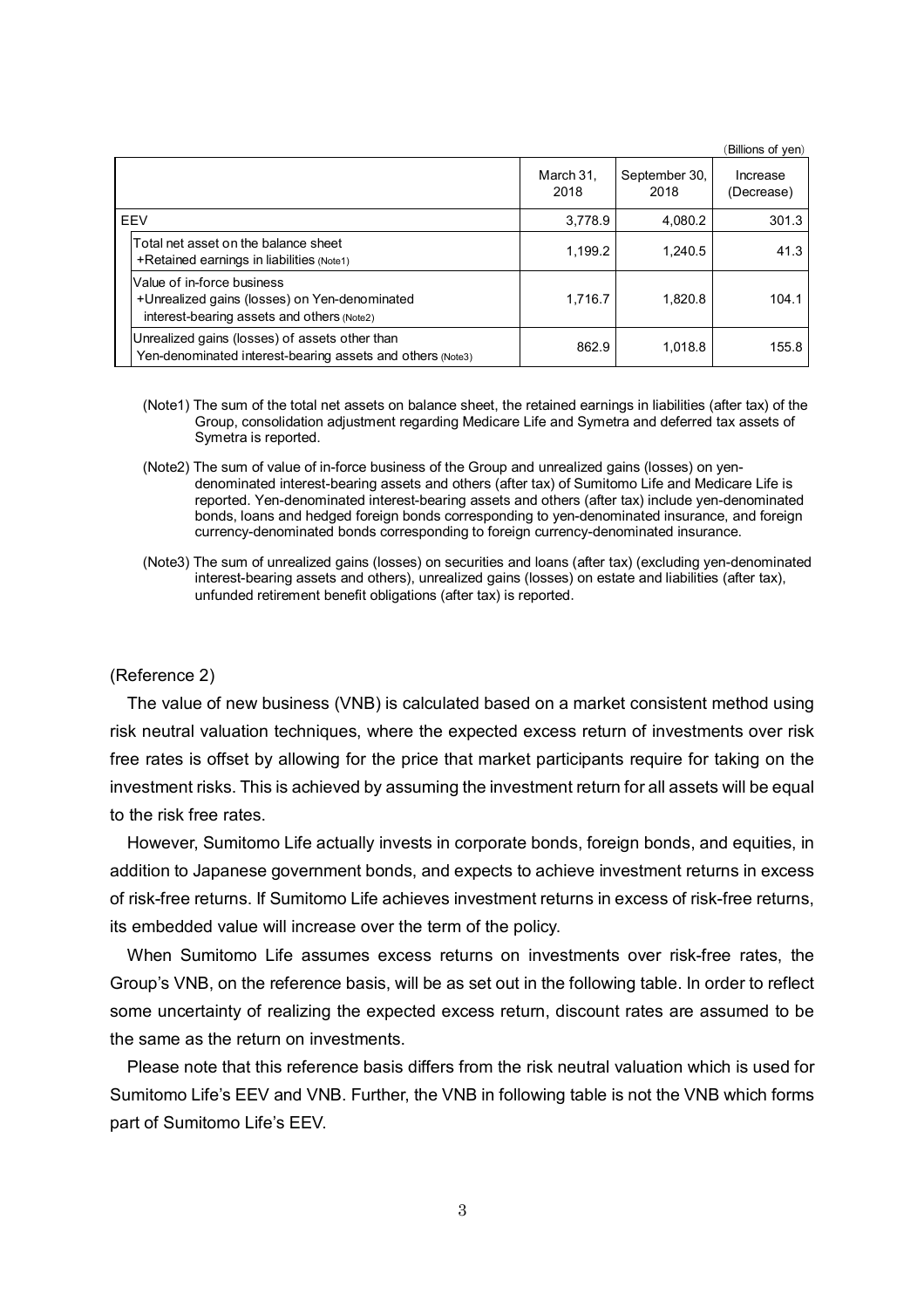|                                                                                | (Billions of yen) |
|--------------------------------------------------------------------------------|-------------------|
|                                                                                | Six months ended  |
|                                                                                | September 30,     |
|                                                                                | 2018              |
| Value of new business assuming excess return,<br>on the reference basis (Note) | 111.2             |

#### (Note) Sumitomo Life's expected investment return in FY2018 is 1.4%. Sumitomo Life assumes the excess return on investments over risk-free rates is 0.8%.

# 2. EEV Results by company

# a. Sumitomo Life

|            |                            |                   |                       | (Billions of yen)      |
|------------|----------------------------|-------------------|-----------------------|------------------------|
|            |                            | March 31,<br>2018 | September 30,<br>2018 | Increase<br>(Decrease) |
| <b>FFV</b> |                            | 3,968.1           | 4,269.9               | 301.8                  |
|            | Adjusted net worth         | 4,042.8           | 3,951.8               | (91.0)                 |
|            | Value of in-force business | (74.7)            | 318.1                 | 392.9                  |

|                       | September 30,<br>2017 | Six months ended I Six months ended<br>September 30.<br>2018 | Increase<br>(Decrease) | Year ended<br>March 31, 2018 |
|-----------------------|-----------------------|--------------------------------------------------------------|------------------------|------------------------------|
| Value of new business | 75.0                  | 87.9                                                         | 12.9                   | 155.4                        |

# b. Medicare Life

|     |                            |                   |                       | (Billions of yen)      |
|-----|----------------------------|-------------------|-----------------------|------------------------|
|     |                            | March 31,<br>2018 | September 30,<br>2018 | Increase<br>(Decrease) |
| EEV |                            | 137.5             | 146.0                 | 8.5                    |
|     | Adjusted net worth         | 49.4              | 42.9                  | (6.4)                  |
|     | Value of in-force business | 88.0              | 103.1                 | 15.0                   |

|                       | September 30,<br>2017 | Six months ended   Six months ended<br>September 30,<br>2018 | Increase<br>(Decrease) | Year ended<br><b>IMarch 31, 2018</b> |
|-----------------------|-----------------------|--------------------------------------------------------------|------------------------|--------------------------------------|
| Value of new business | 4.5                   | っっ<br>J.Z                                                    | (1.3)                  | 9.5                                  |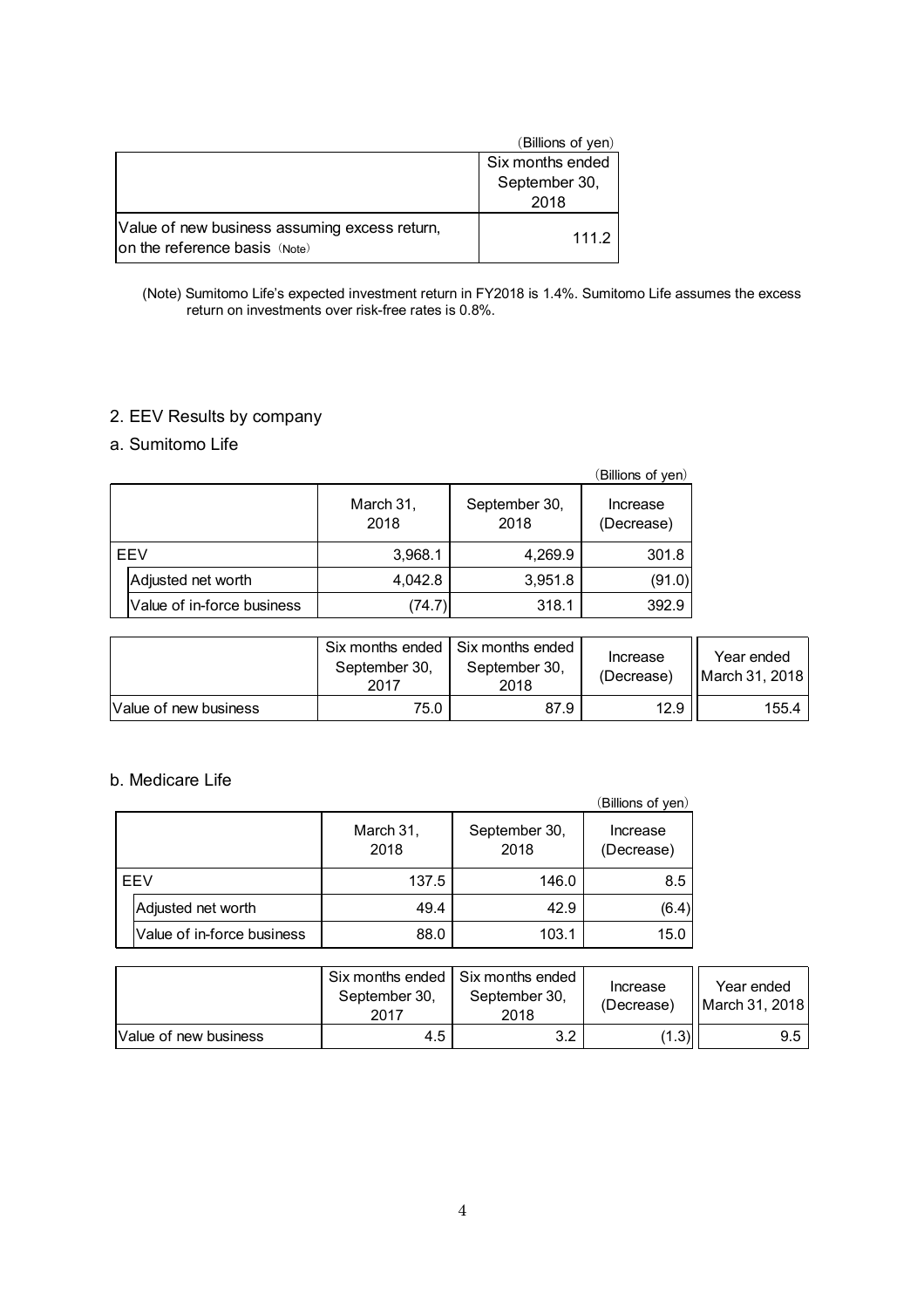### c. Symetra

|            |                            |                      |                  | (Billions of yen)      |
|------------|----------------------------|----------------------|------------------|------------------------|
|            |                            | December 31,<br>2017 | June 30,<br>2018 | Increase<br>(Decrease) |
| <b>FFV</b> |                            | 227.1                | 210.6            | (16.5)                 |
|            | Adjusted net worth         | 247.9                | 240.5            | (7.4)                  |
|            | Value of in-force business | (20.7)               | (29.8)           | (9.0)                  |

|                       | Six months<br>ended<br>June 30, 2017 | Six months<br>ended<br>June 30, 2018 | Increase<br>(Decrease) | Year ended<br>December 31.<br>2017 |
|-----------------------|--------------------------------------|--------------------------------------|------------------------|------------------------------------|
| Value of new business | (5.5)                                | (3.4)                                | ິ                      | (1.6)                              |

(Note) The EEV and value of new business of Symetra are calculated in local currency and converted into JPY. Exchange rates to convert are as follows:

JPY113.00 to USD1.00 for the EEV as of December 31, 2017 and the value of new business for the year ended December 31, 2017

JPY110.54 to USD1.00 for the EEV as of June 30, 2018 and the value of new business for the six months ended June 30, 2018

JPY112.00 to USD1.00 for the value of new business for the six months ended June 30, 2017

## (Reference) Symetra's EEV in US Dollar

|     |                            |                      |                  | (Millions of USD)      |
|-----|----------------------------|----------------------|------------------|------------------------|
|     |                            | December 31,<br>2017 | June 30,<br>2018 | Increase<br>(Decrease) |
| EEV |                            | 2,010                | 1,906            | (104)                  |
|     | Adjusted net worth         | 2,194                | 2,175            | (18)                   |
|     | Value of in-force business | (183)                | $^{\prime}269$   | (85)                   |

|                       | Six months<br>ended<br>June 30, 2017 | Six months<br>ended<br>June 30, 2018 | Increase<br>(Decrease) | Year ended<br>December 31.<br>2017 |
|-----------------------|--------------------------------------|--------------------------------------|------------------------|------------------------------------|
| Value of new business | (49)                                 | (31)                                 | 18                     | (103)                              |